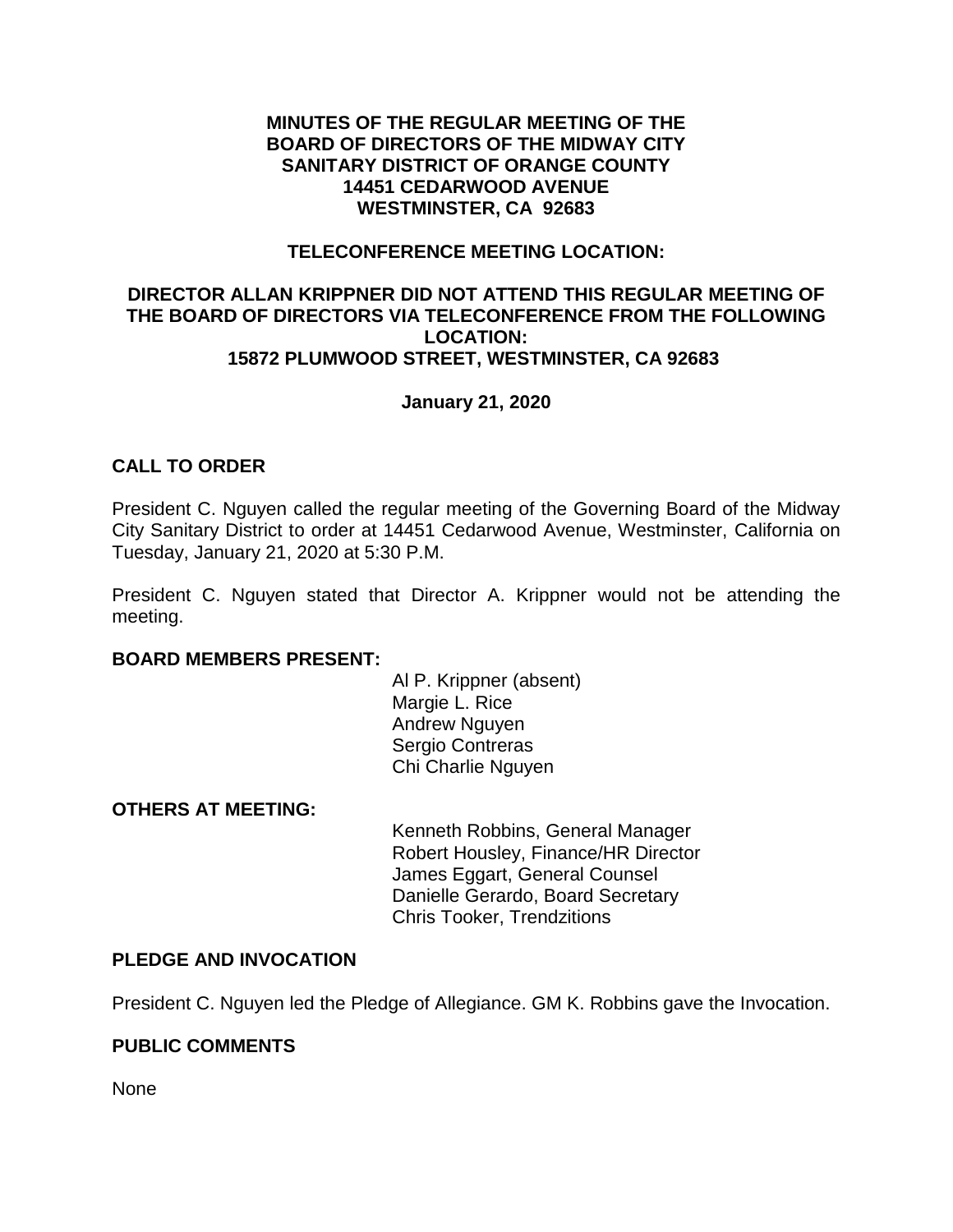# **APPROVAL OF THE MINUTES OF THE REGULAR MEETING OF JANUARY 7, 2020**

A motion was made by Director M. Rice, seconded by Director S. Contreras, to approve the minutes of the regular meeting of January 7, 2020. The motion was approved by the following 4-0 vote:

AYES: S. Contreras, A. Nguyen, C. Nguyen and M. Rice NAYS: ABSTAIN: ABSENT: A. Krippner

#### **APPROVAL OF THE MINUTES OF THE SPECIAL MEETING OF JANUARY 16, 2020**

A motion was made by President C. Nguyen, seconded by Director A. Nguyen, to approve the minutes of the special meeting of January 16, 2020. The motion was approved by the following 3-0-1 vote:

AYES: A. Nguyen, C. Nguyen and M. Rice NAYS: ABSTAIN: S. Contreras ABSENT: A. Krippner

# **APPROVAL OF EXPENDITURES**

#### A. Demands in the amount of \$ 716,093.39

| #            | CK #  | Date |            | <b>AMOUNT VENDOR</b> |                                                                                                                       |
|--------------|-------|------|------------|----------------------|-----------------------------------------------------------------------------------------------------------------------|
|              |       |      |            |                      | <b>CHECKS:</b>                                                                                                        |
| 2            | 11106 | 1/8  | \$         |                      | 455.00 Ayala's Car Wash - Fleet Truck Washes on 1/6/2020                                                              |
| 3            | 11107 | 1/8  | \$         |                      | 445.33 <b>Bodyworks Equipment -</b> Restock Electrical Coils Used for Lift Arm Loader                                 |
| 4            | 11108 | 1/8  | \$         |                      | 733.55 Wex Bank (Chevron) - Fuel Credit Card for January 2020                                                         |
| 5            | 11109 | 1/8  | \$         |                      | 264.15 Cintas - Uniform Services for 1/3/2020                                                                         |
| 6            | 11110 | 1/8  | \$         |                      | 415.40 <b>Cummins Sales and Service</b> - Restock Engine Coils for Solid Waste Trucks                                 |
| 7            | 11111 | 1/8  | $\sqrt{2}$ |                      | 2,804.01 Daniels Tire Service - Restock (14) Tires for Fleet and (1) Tire Repair                                      |
| 8            | 11112 | 1/8  | $\sqrt{2}$ |                      | 138.98 DIRECTV - TV Service for Employee Break and Board Room for January 2020                                        |
| 9            | 11113 | 1/8  | \$         |                      | 264,798.64 <b>Flo-Systems</b> - (8) Lift Station Replacment Pumps, (2) for Each Lift Station                          |
| 10           | 11114 | 1/8  | $\sqrt{2}$ |                      | 549.00 <b>Frog Environmental</b> - 2019-2020 Q3 Storm Water Monitoring Services (Sewer)                               |
| $\mathbf{1}$ | 11115 | 1/8  | \$         |                      | 178.58 Hillco Fastner Warehouse - Restock Fastners and Bolts for In and Out Cylinder Bracket and Cylinders            |
| $12-12$      | 11116 | 1/8  | \$         |                      | 11.42 Hose-Man - Sales Tax Owed on Previously Paid Invoice 1257437-0001-01 (Check No. 011078)                         |
| 13           | 11117 | 1/8  | \$         |                      | 400.00 Koncranes - Quarterly Inspection of 5 Ton Crane in Shop                                                        |
| 14           | 11118 | 1/8  | \$         |                      | - Voided Check - Incorrectly Entered                                                                                  |
| 15           | 11119 | 1/8  | \$         |                      | 205,630.66 Orange County Sanitation District - Permit Fees for December 2019 (MCSD 5% = \$10,822.67)                  |
| 16           | 11120 | 1/8  | \$         |                      | 1,000.00 SFG Retirement Plan Consulting - Q4 2019 Advisor Fee for 457 Def. Comp and OBRA Plan                         |
| 17           | 11121 | 1/8  | \$         |                      | 146.34 <b>SoCal First Aid &amp; Safety</b> - Restock First Aid Supplies in District Offices, Break Room, and Shop     |
| 18           | 11122 | 1/8  | \$         |                      | 915.90 TEC of California - Restock (4) Brake Pads for Solid Waste Trucks, and (2) New Batteries for Vactor Truck NG16 |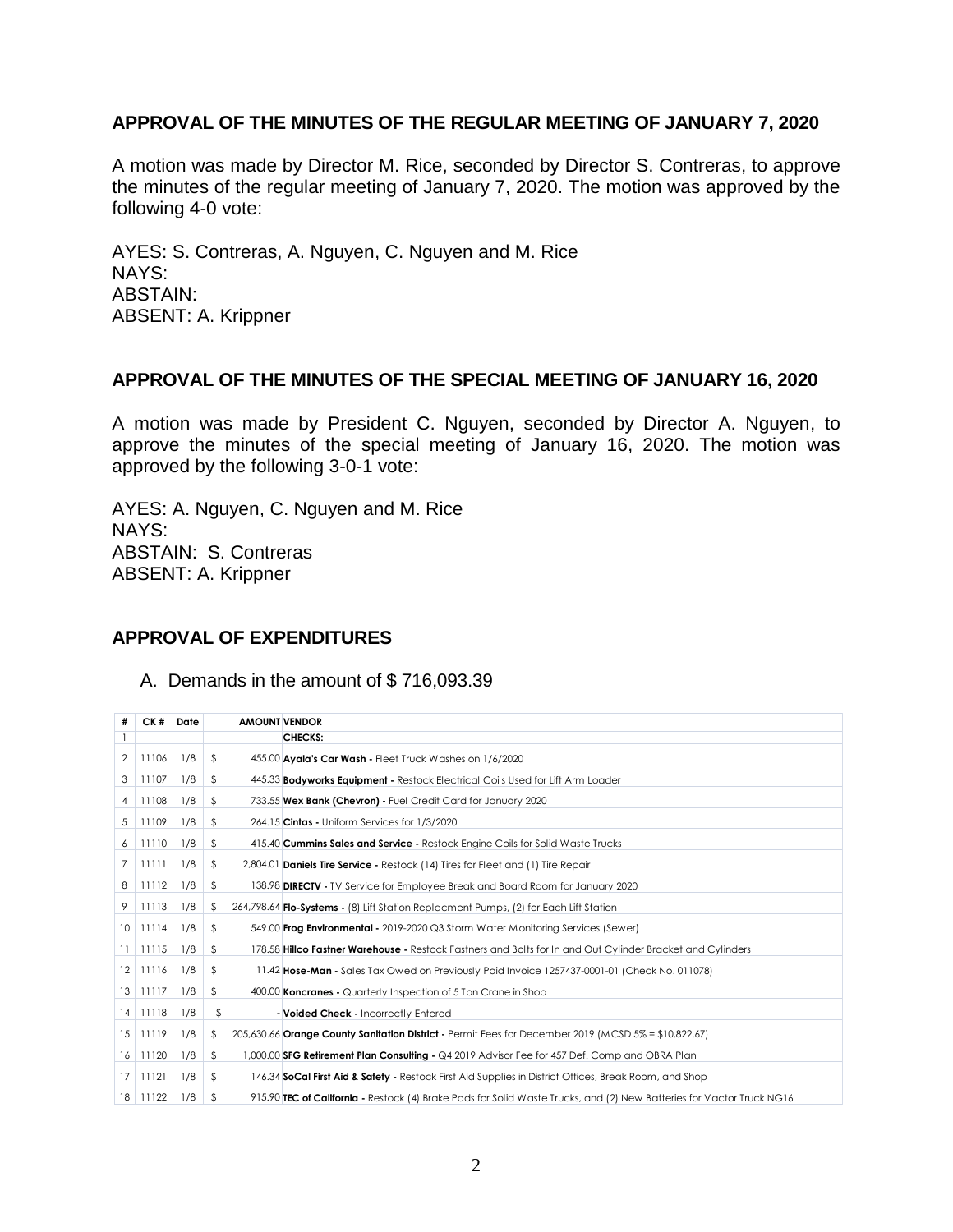| 19       | 11123 | 1/8       | \$  | 14.85 <b>Underground Service Alert -</b> (9) New Tickets for December 2019                                                     |
|----------|-------|-----------|-----|--------------------------------------------------------------------------------------------------------------------------------|
| 20       | 11124 | 1/8       | \$  | 478.49 Vision Service Plan - Monthly Premiums for January 2020                                                                 |
| 21       | 11125 | 1/8       | \$  | - Voided Check - Incorrectly Entered                                                                                           |
| 22       | 11126 | 1/8       | \$  | 327.52 <b>Los Alamitos Napa Auto Parts -</b> NG7 Front Strobe Lights on Cab, Restock (4) U-Joints for Drive Line               |
| 23       | 11127 | 1/8       | \$  | 650.00 Little Saigon Westminster Tet Parade - Sponsor a Table at the January 10, 2020 Tet Parade Fund Raising Event            |
| 24       | 11128 | 1/14      | \$  | 216.05 AT&T Mobility - Cell Phone Services for January 2020                                                                    |
| 25       | 11129 | 1/14      | \$  | 263.76 Cintas - Uniform Services for 1/9/2020                                                                                  |
| 26       | 11130 | 1/14      | \$  | 30.66 City of Westminster - Water Service for Westminster and Hammon Lift Stations January 2020                                |
| 27       | 11131 | 1/14      | \$  | 6,277.57 SoCal Gas (CNG Station) - CNG Fuel for December 2019                                                                  |
| 28       | 11132 | 1/14      | \$  | 185.39 SoCal Gas - District Offices, Maintenance Shop, & Wash Rack Usage Fees for December 2019                                |
| 29       | 11133 | 1/14      | \$  | 496.00 HB Staffing - Temporary Employee Services Week Ending 01/05/2020                                                        |
| 30       | 11134 | 1/14      | \$  | 12,064.44 US Bank Corporate Payment Systems - District Credit Cards                                                            |
| 31       | 11135 | 1/14      | \$  | 1,800.11 Verizon Business - Internet Connection for January 2020                                                               |
| 32       | 11136 | 1/14      | \$  | 130.00 Asbury Environmental Services - (200) Gallons Used/Mixed Oil Pick-Up & (220) Gallons Used/Mixed Oil Pick-Up             |
| 33       | 11137 | 1/14      | \$  | 5,678.86 <b>Bodyworks Equipment -</b> Restock Hydraulic Hose, Cylinder, Check Valve, Electrical Rocker, Switches, & Harness    |
| 34       | 11138 | 1/14      | \$  | 46.06 <b>Hillco Fastner Warehouse</b> - Restock Locknuts, Bolts, Bearings for Packer System for Solid Waste Trucks             |
| 35       | 11139 | 1/14      | \$  | 127.21 Hose-Man - Restock Fitings, O-rings, Couplers, Hose for Loader System for Solid Waste Trucks                            |
| 36       | 11140 | 1/14      | \$  | 359.73 Los Alamitos Napa Auto Parts - Restock Hydraulic Fittings & Head Lights for Solid Waste Mack Trucks                     |
| 37       | 11141 | 1/14      | \$  | 10,412.50 <b>PumpMan</b> - 2nd Quarter Pump System Planned Prevenative Maintenance for all Four Lift Stations                  |
| 38       | 11142 | 1/14      | \$  | 3,266.50 SDRMA - Insurance Premium to add New 2020 Mack to Policy Eff. 10/28/2019                                              |
| 39       | 11143 | 1/14      | \$  | 1,000.00 SDRMA - Automobile Liablity Deductible for 12/12/2019 Incident re Solid Waste Cart Hitting a Parked Vehicle           |
| 40       | 11144 | 1/14      | \$  | 452.86 <b>TEC of California</b> - Restock (2) Foot Brake Valves for Brake System, Air Filter for NG3                           |
| 41       | 11145 | 1/14      | \$  | 21.45 <b>Underground Service Alert</b> - (13) New Tickets for November 2019                                                    |
| 42       | 11146 | 1/14      | \$  | 950.00 White Nelson Diehl Evans - Billing for Audit & Submission of the District's State Controller's Report FYE June 30, 2019 |
| 43       | 11147 | 1/14      | \$  | 4,494.21 Woodruff, Spradlin & Smart - Legal Services for December 2019                                                         |
| 44       | 11148 | 1/14      | \$  | 77.50 Advanced Gas Products - Restock (5) Cylinder Rentals for December 2019                                                   |
| 45       | 11149 | 1/14      | \$  | 225.00 Ayala's Car Wash - Fleet Truck Washes on 1/13/2020                                                                      |
| 46       | 11150 | 1/14      | \$  | 87,189.79 CR Transfer - Tonnage Fees 12/16/2019 through 12/31/2019                                                             |
| 43<br>44 |       |           | s   | 616,123.47 CHECKS SUBTOTAL                                                                                                     |
| 45       |       |           |     | <b>PAYROLL</b>                                                                                                                 |
| 46       |       | 1/14      | \$  | 81,528.41 Payroll - Staff Checks Taxes & Direct Deposits                                                                       |
| 47       |       | $1/14$ \$ |     | 3,537.59 Payroll - Nationwide Deferred Compensation (100% Paid By Employees)                                                   |
| 48       |       | $1/14$ \$ |     | 560.00 Payroll - Nationwide Deferred Compensation - Roth (100% Paid By Employees)                                              |
| 56<br>57 |       |           | \$. | 85,626.00 PAYROLL SUBTOTAL                                                                                                     |
| 58       |       |           |     | <b>ACH PAYMENTS</b>                                                                                                            |
| 59       |       | $1/14$ \$ |     | 14,343.92 Retirement Contributions to CalPERS for 12/30/2019-01/12/2020                                                        |
| 63       |       |           | \$  | 14,343.92 ACH TRANSFERS SUBTOTAL                                                                                               |
| 64<br>65 |       |           | \$. | 716,093.39 TOTAL EXPENDITURES (HANDCUT, REGULAR, PAYROLL, ACH TRANSFERS)                                                       |
| 66       |       |           |     |                                                                                                                                |
| 67<br>68 |       | 1/3       |     | <b>BANK TRANSFERS</b><br>\$1,680,067.16 Transfer Funds from Money Market to Checking Account                                   |
| 69       |       | 1/8       | \$  | 200,000.00 Transfer Funds from Money Market to Checking Account                                                                |
| 70       |       | $1/15$ \$ |     | 250,000.00 Transfer Funds from Money Market to Checking Account                                                                |
|          |       |           |     |                                                                                                                                |

A motion was made by Director M. Rice, seconded by Director S. Contreras, to approve the expenditures in the amount of \$ 716,093.39. The motion was approved by the following 4-0 vote: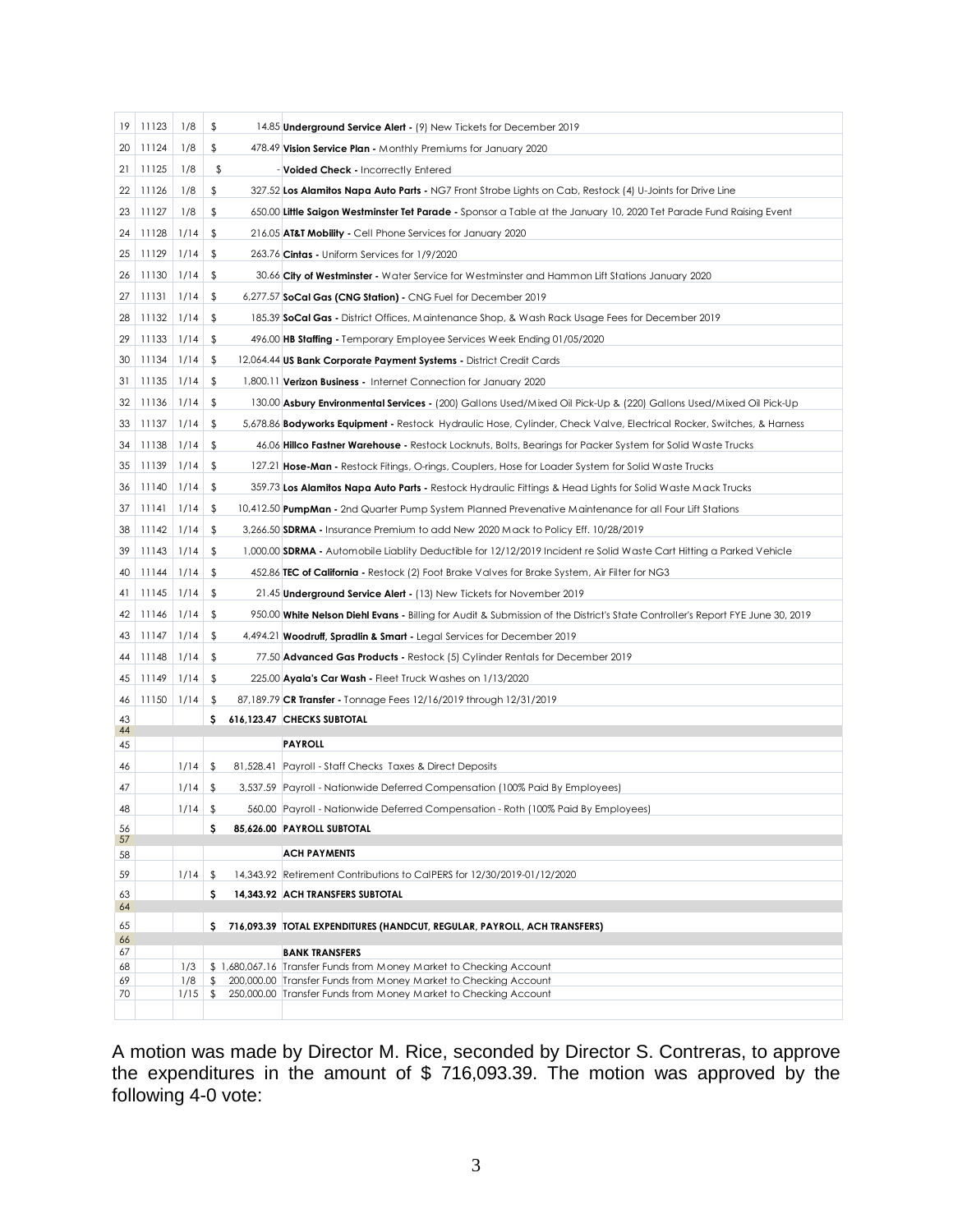AYES: S. Contreras, A. Nguyen, C. Nguyen and M. Rice NAYS: ABSTAIN: ABSENT: A. Krippner

# **REPORTS**

#### **Report of President**

None

# **Report of General Manager**

GM K. Robbins reported that an investigation by CR&R into the trash truck fires over the last few years resulted in findings that they are due to lithium batteries. He stated that when he and the Board went on VNCR radio to promote the District he purposefully mentioned that batteries should not be thrown in the trash because they are hazardous waste and need to be disposed of properly. He stated that in his first 18 years at the District, there were 2 truck fires and in the last 2 1/2 years there have been 8 so the District needs to address this issue. CR&R provided the District with a flyer containing this information in order to help the District get the word out to residents regarding this problem.

GM K. Robbins reminded the Board of the Tet Parade on Saturday, January 25, 2020 starting at 8 A.M. Midway City Sanitary District will be #31 in the lineup and he would be picking Directors up at 7 A.M. because they must be there by 7:30 A.M. GM K. Robbins stated that he had magnets made for the sides of each of the vehicles.

GM K. Robbins reminded the Board that their semi-annual campaign disclosure statements were due by January 31, 2020 and 700 forms were due by April 1, 2020.

#### **Report from the 2020 Little Saigon Westminster Tet Parade Organization Meetings on January 6 &13, 2020**

Director A. Nguyen stated that there would be a Disney float with Mickey Mouse since it is the year of the rat, that a helicopter would be flying overhead and that the event would be televised.

#### **Report from the 2020 Little Saigon Westminster Tet Parade Fundraiser on January 10, 2020**

Directors A. Nguyen, M. Rice and President C. Nguyen all attended the event and thought it was fun and well attended. President C. Nguyen stated that Midway City Sanitary District was recognized and appreciated for its support of the event.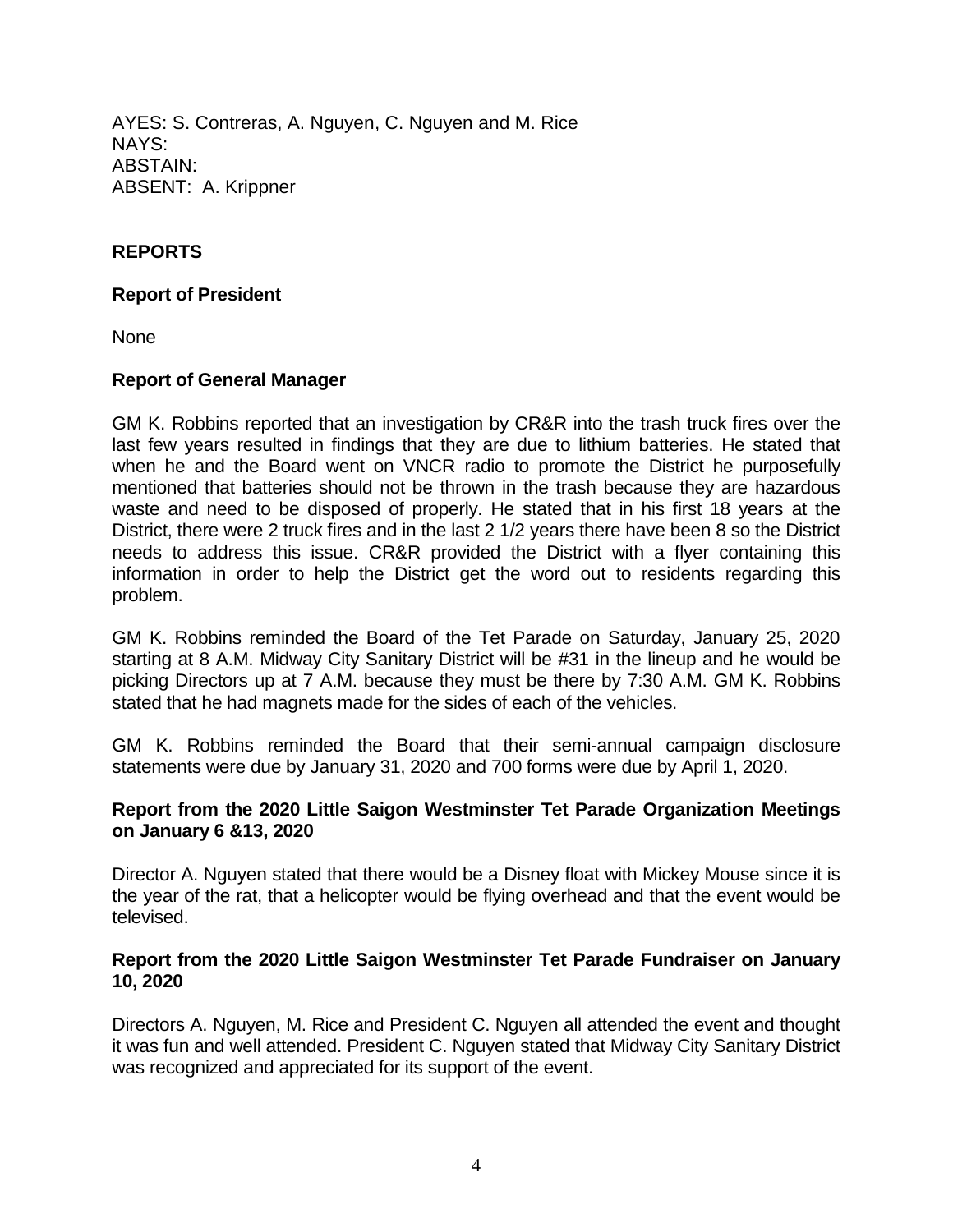# **CONSENT CALENDAR**

A. Approve and file the Treasurer's Investment Report for December 2019

B. Approve the Combined November 2019 and December 2019 Financial Reports and Budget Review for the Period of July 1, 2019 through December 31, 2019

A motion was made by Director S. Contreras, seconded by Director M. Rice, to approve the Consent Calendar. The motion was approved by the following 4-0 vote:

AYES: S. Contreras, A. Nguyen, C. Nguyen and M. Rice NAYS: ABSTAIN: ABSENT: A. Krippner

#### **OLD BUSINESS**

A. Establishment of Policy for the Rotation of Board Officer Positions

A report describing multiple options for amendment of the Board's Policies and Procedures to establish a policy fir the rotation of Board officer positions was provided and considered by the Board. A motion was made by Director S. Contreras, seconded by President C. Nguyen, to select option #3 described in the Staff report, which states that a Director may not serve in the same officer position either for more than two consecutive years or for no more than two total years during any four year elective term, and to direct Staff and General Counsel to prepare a proposed resolution amending the Policies and Procedures to reflect option 3 for Board review and adoption at the next regular Board meeting. The motion was approved by the following 4-0 vote:

AYES: S. Contreras, A. Nguyen, C. Nguyen and M. Rice NAYS: ABSTAIN: ABSENT: A. Krippner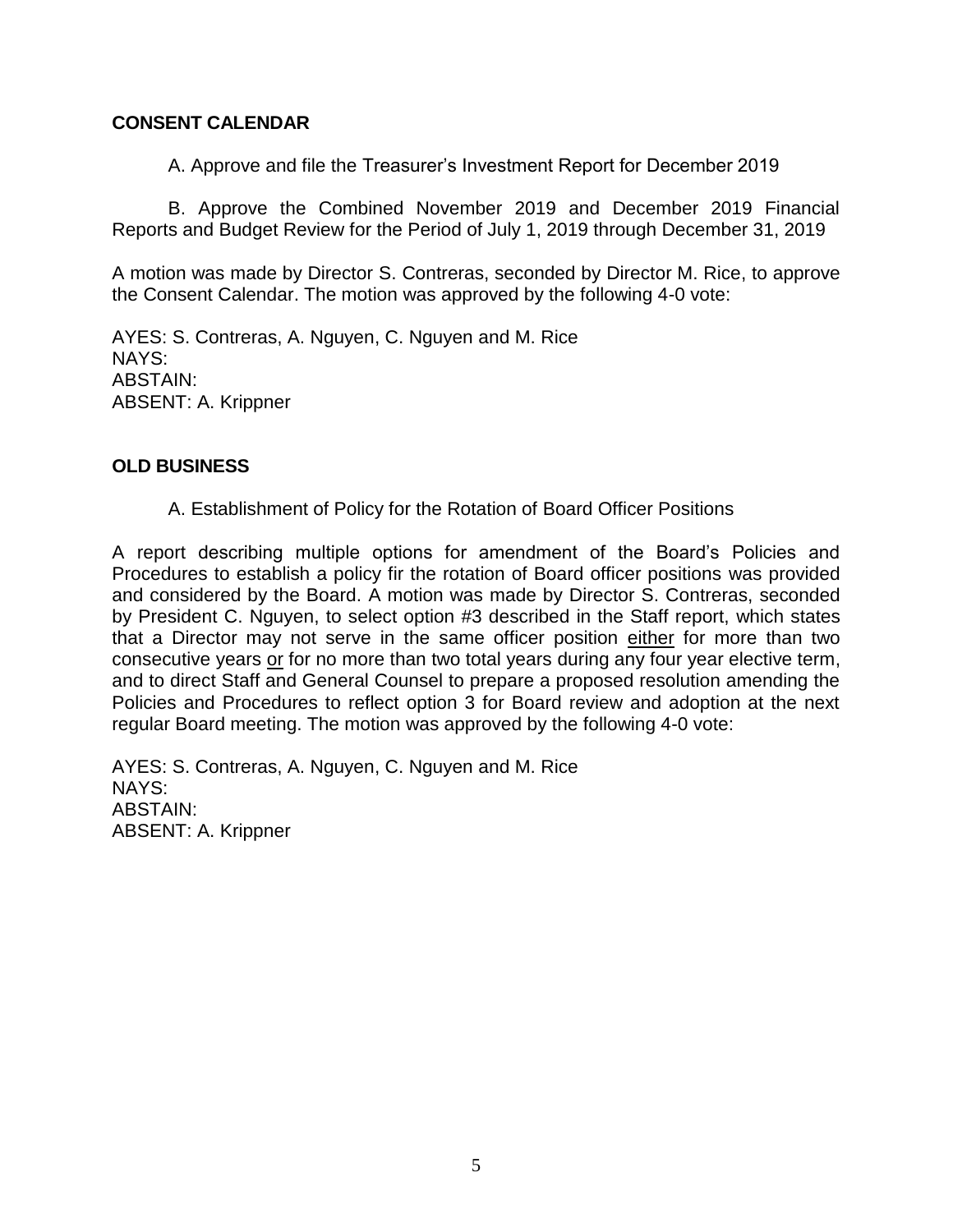#### **NEW BUSINESS**

A. Consider Approval of the Program Eligibility Rules and Program Participation Agreement for Enrollment into the Special District Risk Management Authority (SDRMA) Vision Benefit Program

A report of a summary of Staff's recommendation was provided and considered by the Board. A motion was made by Director S. Contreras, seconded by Director A. Nguyen, to approve the Program Eligibility Rules and Program Participation Agreement for enrollment into the Special District Risk Management Authority (SDRMA) Vision Benefit Program. The motion was approved by the following 4-0 vote:

AYES: S. Contreras, A. Nguyen, C. Nguyen and M. Rice NAYS: ABSTAIN: ABSENT: A. Krippner

GM K. Robbins stated that Chris Tooker from Trendzitions was running late and asked that the Board postpone agenda item 9B until he arrived.

#### **INFORMATIONAL ITEMS**

A. Midway City Sanitary District 2019 Year End Report

B. Web Site Activity for the Month of December 2019 (143,965 Successful Hits)

Receive and file.

# **BOARD CONCERNS/COMMENTS**

Director A. Nguyen thanked GM K. Robbins for all of his help representing the District within the community.

Director M. Rice thanked President C. Nguyen and Director A. Nguyen for their help with the Tet Parade and she suggested that staff send an Edible Arrangement to Director A. Krippner once he was back at home.

Director S. Contreras stated his concern for Director A. Krippner and noted the robust phone system setup for the teleconferencing. He also stated that he noticed that there were missed black containers on his street the day after Christmas and asked what the reason would be and what the District's procedure was for missed containers.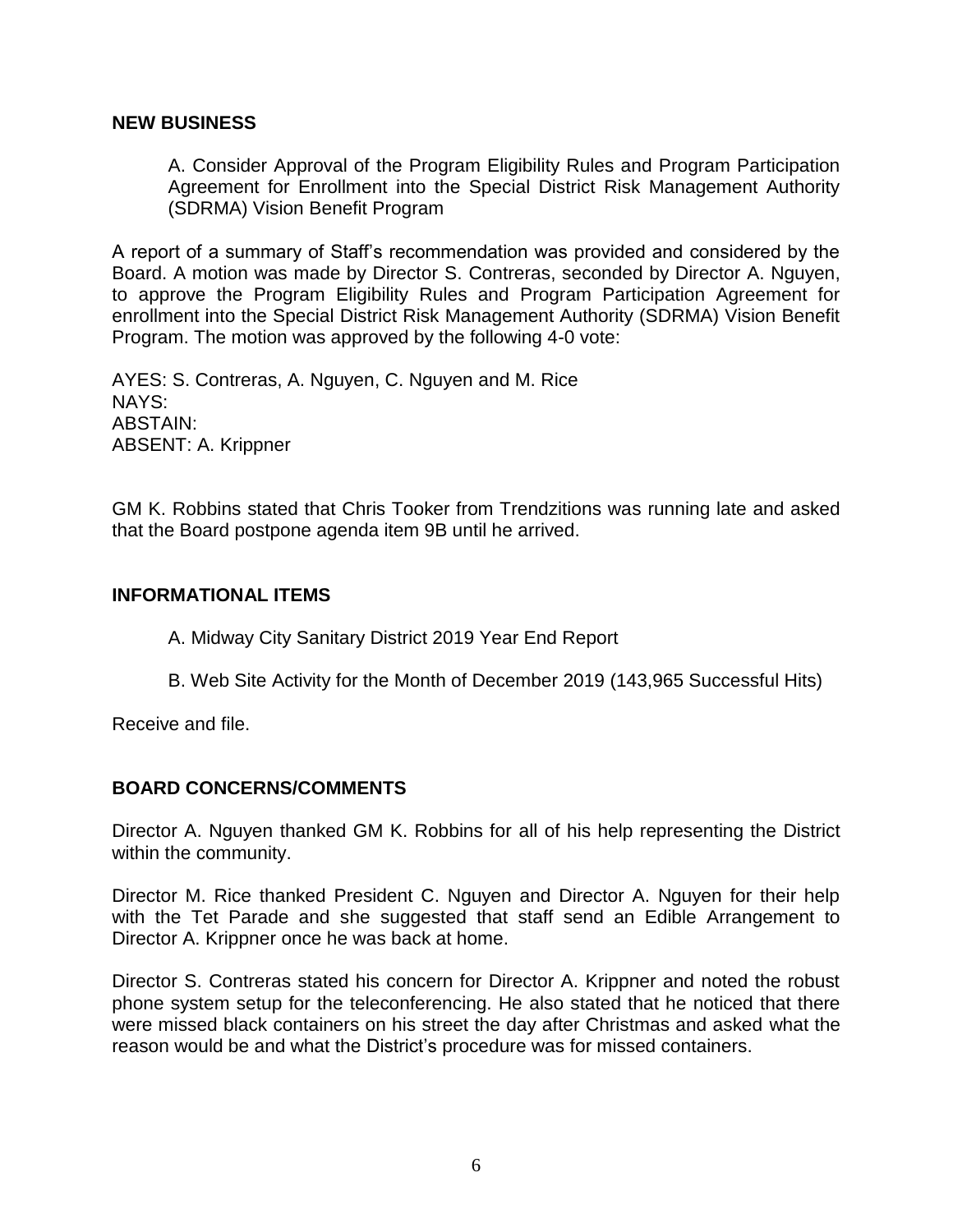GM K. Robbins stated that if the driver did not pick the containers up on purpose, they would have been tagged with the reason or they were possibly blocked by vehicles. Either way, he suggested that Director S. Contreras tell his neighbors that if their containers are ever missed, they can just call the District and someone will be sent back out.

President C. Nguyen stated that he received a call from Mr. Richard Parsons because his containers were missed and he asked GM K. Robbins why.

GM K. Robbins stated that his containers were missed due to a lack of communication and that he had also called the Westminster Police Dept. as well as all the Directors, and that his containers were picked up on the following Monday.

# **GM/STAFF CONCERNS/COMMENT**

Director A. Nguyen stated that everyone else's rates for trash services were going up but that the District still had not raised its rates.

GM K. Robbins stated that he would have the District's strategic plan and 5-year outlook, as well as a schedule of clean up events on the next agenda for the Board's consideration.

Chris Tooker from Trendzitions arrived at the meeting at 6:06 P.M.

# **GENERAL COUNSEL CONCERNS/COMMENTS**

General Counsel James Eggart reported that CalRecycle had finally adopted their organics regulations to implement Senate Bill 1383 which require the residential pickup of organic waste which the District is already doing, also to the benefit of the City of Westminster. In addition to that requirement, there are additional requirements which will apply to the City of Westminster. The City may need to adopt an ordinance because the City is the one who does enforcement and he stated that when it comes to that, he would work with the City Attorney to make sure they are consistent with the Districts regulations. At some point in the near future he stated that he would be preparing a memo to the General Manager on the regulation requirements and that he would provide that to the Board as well.